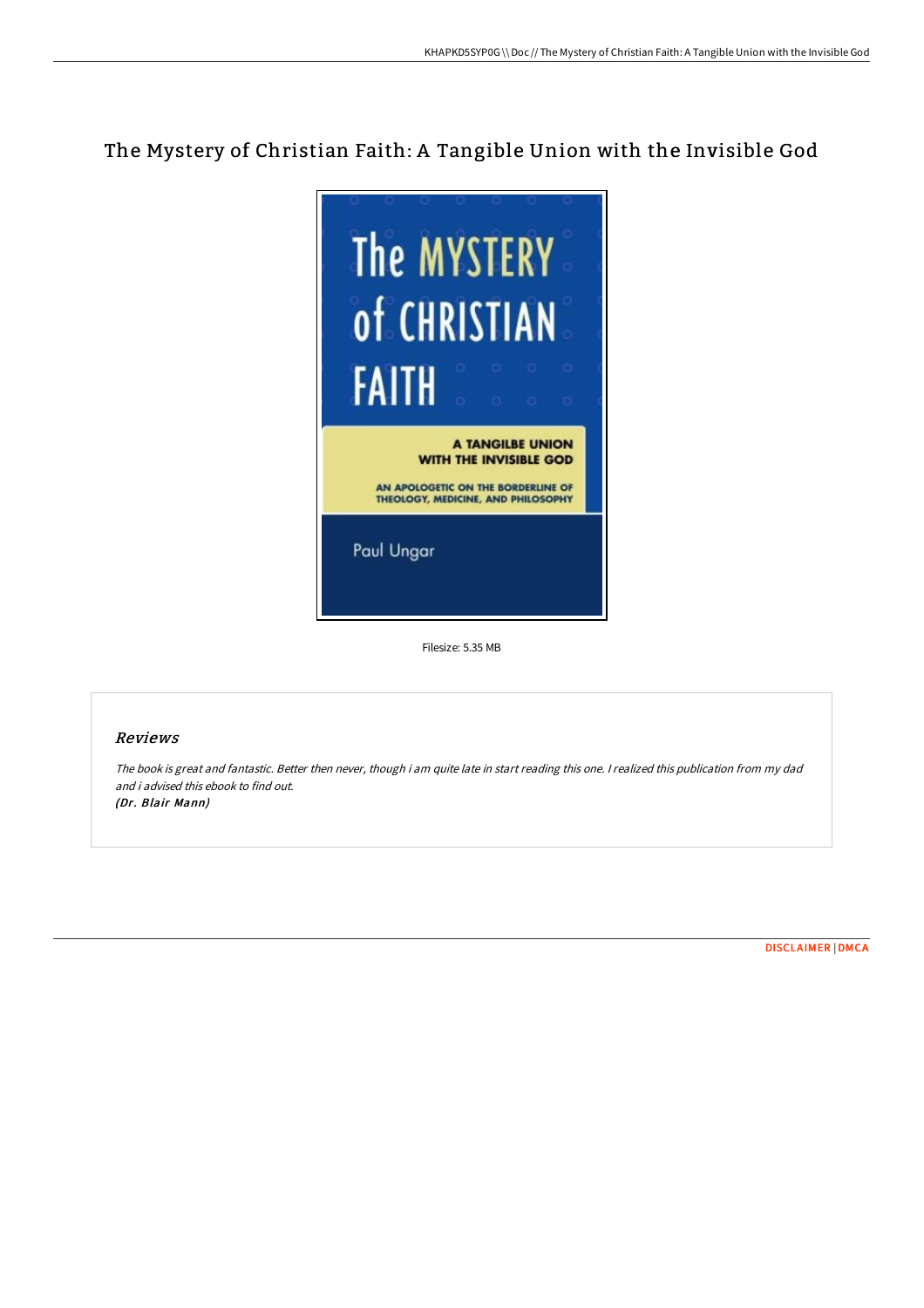## THE MYSTERY OF CHRISTIAN FAITH: A TANGIBLE UNION WITH THE INVISIBLE GOD



To save The Mystery of Christian Faith: A Tangible Union with the Invisible God PDF, remember to refer to the hyperlink listed below and download the ebook or gain access to additional information which are relevant to THE MYSTERY OF CHRISTIAN FAITH: A TANGIBLE UNION WITH THE INVISIBLE GOD book.

University Press of America, United States, 2008. Paperback. Book Condition: New. 230 x 156 mm. Language: English . Brand New Book \*\*\*\*\* Print on Demand \*\*\*\*\*.Since the time of bloody persecutions right up to the post-modern age, each historical period posed its particular challenge to Christianity. Psychologically, Christians vitality in overcoming these challenges came primarily from what is perhaps the deepest mystery of faith itself-the believers union with God. The postmodern positivist questions this mystery, and rejects the possibility of communication with a nonsensorial and therefore non-existing God. Agnostics proclaim, One man s religion, is another s delusion. Therefore, the modern challenge for Christians is to explain how God, despite being invisible, is experientially present in the life of believers. Although the experience of living in a relationship with an invisible God is a profound one for Christians, it seems nonsensical to those who emphasize the primacy of sensory experience. Paul Ungar s extensive scholarly training equips him remarkably well to explore where, when, how, and through which psychological functions communication with the spiritual God factually occur. Ungar s The Mystery of Christian Faith: A Tangible Union with the Invisible God is an apologetic work on the borderline of theology, psychology and philosophy. It is written for Christian intellectuals regardless of their denominational background and rationally demonstrates what Francois Mauriac s hauntingly poetic expression, Nothing is more alien than living in a Godless world, and nothing is closer to humans than God.

 $\boxed{\text{ref}}$ Read The Mystery of [Christian](http://albedo.media/the-mystery-of-christian-faith-a-tangible-union-.html) Faith: A Tangible Union with the Invisible God Online  $\blacktriangleright$ [Download](http://albedo.media/the-mystery-of-christian-faith-a-tangible-union-.html) PDF The Mystery of Christian Faith: A Tangible Union with the Invisible God